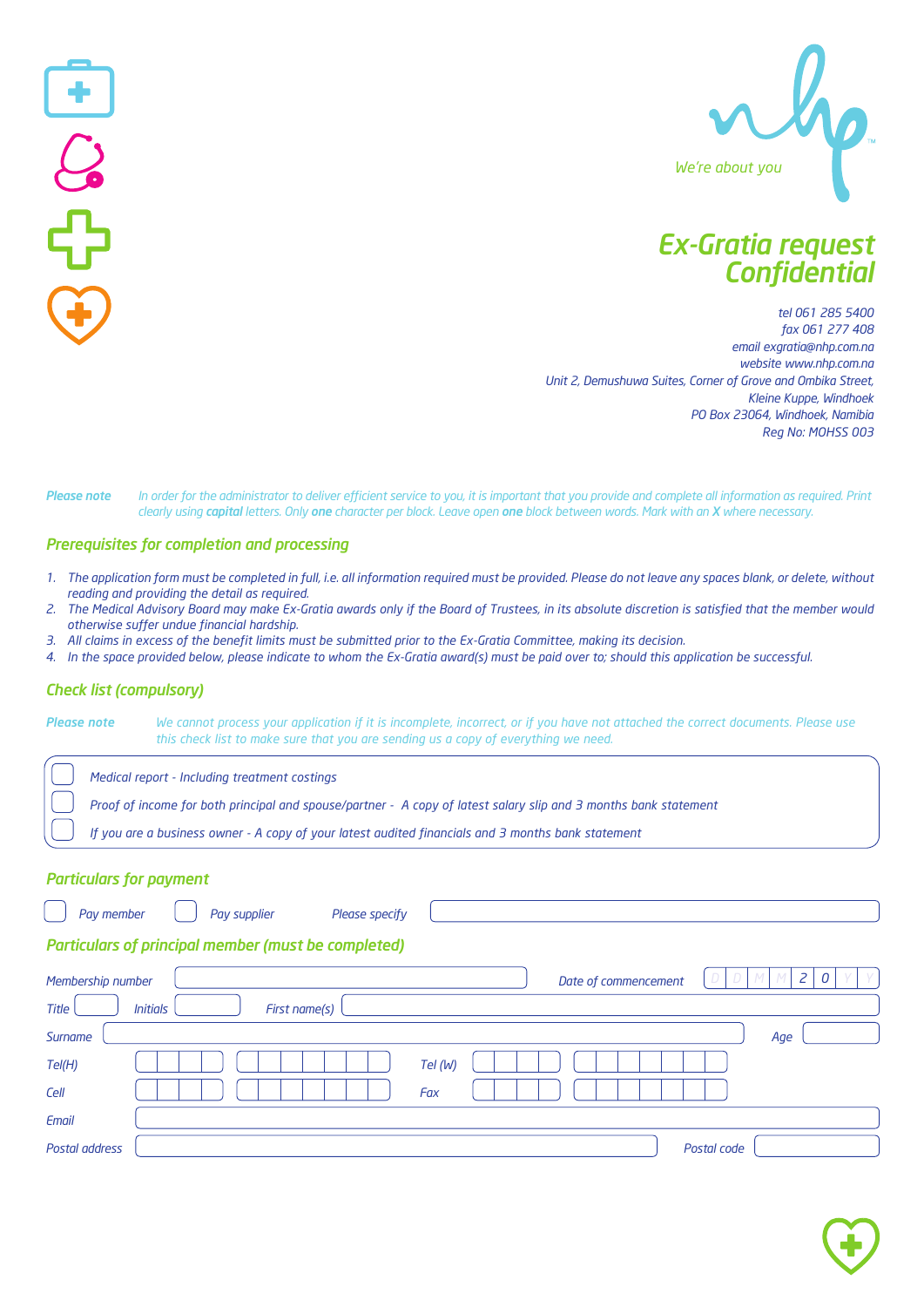## *Particulars of Dependant(s) (if applicable)*

Please note Attach copies of ID/Passport, marriage certificates, birth certificates, legal adoption or foster care court order documents. The decision  *of the Board of Trustees will be final and cannot be appealed. Acceptance of the dependants will be in accordance with the Rules of the Fund.*

| Relationship<br>(To principal member) | First name(s) in full | <b>Surname</b><br>(If different from principal member) | <b>Gender</b>  |               |  | <b>Date of birth</b> |  |            |  |
|---------------------------------------|-----------------------|--------------------------------------------------------|----------------|---------------|--|----------------------|--|------------|--|
|                                       |                       |                                                        | M <sup>2</sup> | $\mathcal{F}$ |  | M                    |  |            |  |
|                                       |                       |                                                        | M              | $\epsilon$    |  |                      |  |            |  |
|                                       |                       |                                                        | M              | $\mathsf{F}$  |  |                      |  |            |  |
|                                       |                       |                                                        | M'             | $\mathsf{F}$  |  |                      |  |            |  |
|                                       |                       |                                                        | M              | $\mathsf{F}$  |  |                      |  |            |  |
|                                       |                       |                                                        | M              | F             |  |                      |  | $\sqrt{ }$ |  |

### *Declaration by employer (if applicable)*

Please note To be completed if employer is responsible for all or part of your contribution. Employers registered as part of any umbrella body, should please note the condition for membership of such an umbrella body is that companies should renew their membership on an annual basis and provide  *proof of such updated subscriber status to NHP.*

| Group pay point number<br>Salary payroll number<br>Fax<br>Tel<br>$\overline{z}$<br>0<br>$\boldsymbol{\eta}$<br>0<br><b>Employment date</b><br>Eligible start date<br><b>Employer acknowledgment and declaration</b><br>We confirm that the applicant is employed by us and became/will become eligible for membership on the above date. Contributions are being deducted<br>according to the Fund rules and benefit option chosen. All sections of the application form have been completed.<br>Name of company official<br>Company stamp<br>Signature of company official<br>What is the nature of request?<br>Name of patient<br><b>Title</b><br><b>Initials</b><br>First name(s)<br>Surname<br>Membership commencement date<br><b>Benefit option</b><br>$M$ $F$<br><b>Occupation</b><br>Date of birth<br>Gender<br>Tel (W)<br>Tel(H)<br>Fax<br>Cell<br>Email<br>Have you previously applied for Ex-Gratia?<br><b>Yes</b><br><b>No</b><br>Are you claiming from an insurer or a third party other than NHP?<br>Yes<br><b>No</b><br>Are your benefits exceeded<br><b>Yes</b><br><b>No</b><br>Is treatment not covered by NHP?<br>Yes<br>No<br>Is your claim submitted more than 4 months after the date of service?<br>Yes<br><b>No</b><br>If yes to any of these questions, please provide details | Name of employer |  |  |
|-------------------------------------------------------------------------------------------------------------------------------------------------------------------------------------------------------------------------------------------------------------------------------------------------------------------------------------------------------------------------------------------------------------------------------------------------------------------------------------------------------------------------------------------------------------------------------------------------------------------------------------------------------------------------------------------------------------------------------------------------------------------------------------------------------------------------------------------------------------------------------------------------------------------------------------------------------------------------------------------------------------------------------------------------------------------------------------------------------------------------------------------------------------------------------------------------------------------------------------------------------------------------------------------------------|------------------|--|--|
|                                                                                                                                                                                                                                                                                                                                                                                                                                                                                                                                                                                                                                                                                                                                                                                                                                                                                                                                                                                                                                                                                                                                                                                                                                                                                                       |                  |  |  |
|                                                                                                                                                                                                                                                                                                                                                                                                                                                                                                                                                                                                                                                                                                                                                                                                                                                                                                                                                                                                                                                                                                                                                                                                                                                                                                       |                  |  |  |
|                                                                                                                                                                                                                                                                                                                                                                                                                                                                                                                                                                                                                                                                                                                                                                                                                                                                                                                                                                                                                                                                                                                                                                                                                                                                                                       |                  |  |  |
|                                                                                                                                                                                                                                                                                                                                                                                                                                                                                                                                                                                                                                                                                                                                                                                                                                                                                                                                                                                                                                                                                                                                                                                                                                                                                                       |                  |  |  |
|                                                                                                                                                                                                                                                                                                                                                                                                                                                                                                                                                                                                                                                                                                                                                                                                                                                                                                                                                                                                                                                                                                                                                                                                                                                                                                       |                  |  |  |
|                                                                                                                                                                                                                                                                                                                                                                                                                                                                                                                                                                                                                                                                                                                                                                                                                                                                                                                                                                                                                                                                                                                                                                                                                                                                                                       |                  |  |  |
|                                                                                                                                                                                                                                                                                                                                                                                                                                                                                                                                                                                                                                                                                                                                                                                                                                                                                                                                                                                                                                                                                                                                                                                                                                                                                                       |                  |  |  |
|                                                                                                                                                                                                                                                                                                                                                                                                                                                                                                                                                                                                                                                                                                                                                                                                                                                                                                                                                                                                                                                                                                                                                                                                                                                                                                       |                  |  |  |
|                                                                                                                                                                                                                                                                                                                                                                                                                                                                                                                                                                                                                                                                                                                                                                                                                                                                                                                                                                                                                                                                                                                                                                                                                                                                                                       |                  |  |  |
|                                                                                                                                                                                                                                                                                                                                                                                                                                                                                                                                                                                                                                                                                                                                                                                                                                                                                                                                                                                                                                                                                                                                                                                                                                                                                                       |                  |  |  |
|                                                                                                                                                                                                                                                                                                                                                                                                                                                                                                                                                                                                                                                                                                                                                                                                                                                                                                                                                                                                                                                                                                                                                                                                                                                                                                       |                  |  |  |
|                                                                                                                                                                                                                                                                                                                                                                                                                                                                                                                                                                                                                                                                                                                                                                                                                                                                                                                                                                                                                                                                                                                                                                                                                                                                                                       |                  |  |  |
|                                                                                                                                                                                                                                                                                                                                                                                                                                                                                                                                                                                                                                                                                                                                                                                                                                                                                                                                                                                                                                                                                                                                                                                                                                                                                                       |                  |  |  |
|                                                                                                                                                                                                                                                                                                                                                                                                                                                                                                                                                                                                                                                                                                                                                                                                                                                                                                                                                                                                                                                                                                                                                                                                                                                                                                       |                  |  |  |
|                                                                                                                                                                                                                                                                                                                                                                                                                                                                                                                                                                                                                                                                                                                                                                                                                                                                                                                                                                                                                                                                                                                                                                                                                                                                                                       |                  |  |  |
|                                                                                                                                                                                                                                                                                                                                                                                                                                                                                                                                                                                                                                                                                                                                                                                                                                                                                                                                                                                                                                                                                                                                                                                                                                                                                                       |                  |  |  |
|                                                                                                                                                                                                                                                                                                                                                                                                                                                                                                                                                                                                                                                                                                                                                                                                                                                                                                                                                                                                                                                                                                                                                                                                                                                                                                       |                  |  |  |
|                                                                                                                                                                                                                                                                                                                                                                                                                                                                                                                                                                                                                                                                                                                                                                                                                                                                                                                                                                                                                                                                                                                                                                                                                                                                                                       |                  |  |  |
|                                                                                                                                                                                                                                                                                                                                                                                                                                                                                                                                                                                                                                                                                                                                                                                                                                                                                                                                                                                                                                                                                                                                                                                                                                                                                                       |                  |  |  |
|                                                                                                                                                                                                                                                                                                                                                                                                                                                                                                                                                                                                                                                                                                                                                                                                                                                                                                                                                                                                                                                                                                                                                                                                                                                                                                       |                  |  |  |
|                                                                                                                                                                                                                                                                                                                                                                                                                                                                                                                                                                                                                                                                                                                                                                                                                                                                                                                                                                                                                                                                                                                                                                                                                                                                                                       |                  |  |  |
|                                                                                                                                                                                                                                                                                                                                                                                                                                                                                                                                                                                                                                                                                                                                                                                                                                                                                                                                                                                                                                                                                                                                                                                                                                                                                                       |                  |  |  |
|                                                                                                                                                                                                                                                                                                                                                                                                                                                                                                                                                                                                                                                                                                                                                                                                                                                                                                                                                                                                                                                                                                                                                                                                                                                                                                       |                  |  |  |
|                                                                                                                                                                                                                                                                                                                                                                                                                                                                                                                                                                                                                                                                                                                                                                                                                                                                                                                                                                                                                                                                                                                                                                                                                                                                                                       |                  |  |  |
|                                                                                                                                                                                                                                                                                                                                                                                                                                                                                                                                                                                                                                                                                                                                                                                                                                                                                                                                                                                                                                                                                                                                                                                                                                                                                                       |                  |  |  |
|                                                                                                                                                                                                                                                                                                                                                                                                                                                                                                                                                                                                                                                                                                                                                                                                                                                                                                                                                                                                                                                                                                                                                                                                                                                                                                       |                  |  |  |
|                                                                                                                                                                                                                                                                                                                                                                                                                                                                                                                                                                                                                                                                                                                                                                                                                                                                                                                                                                                                                                                                                                                                                                                                                                                                                                       |                  |  |  |

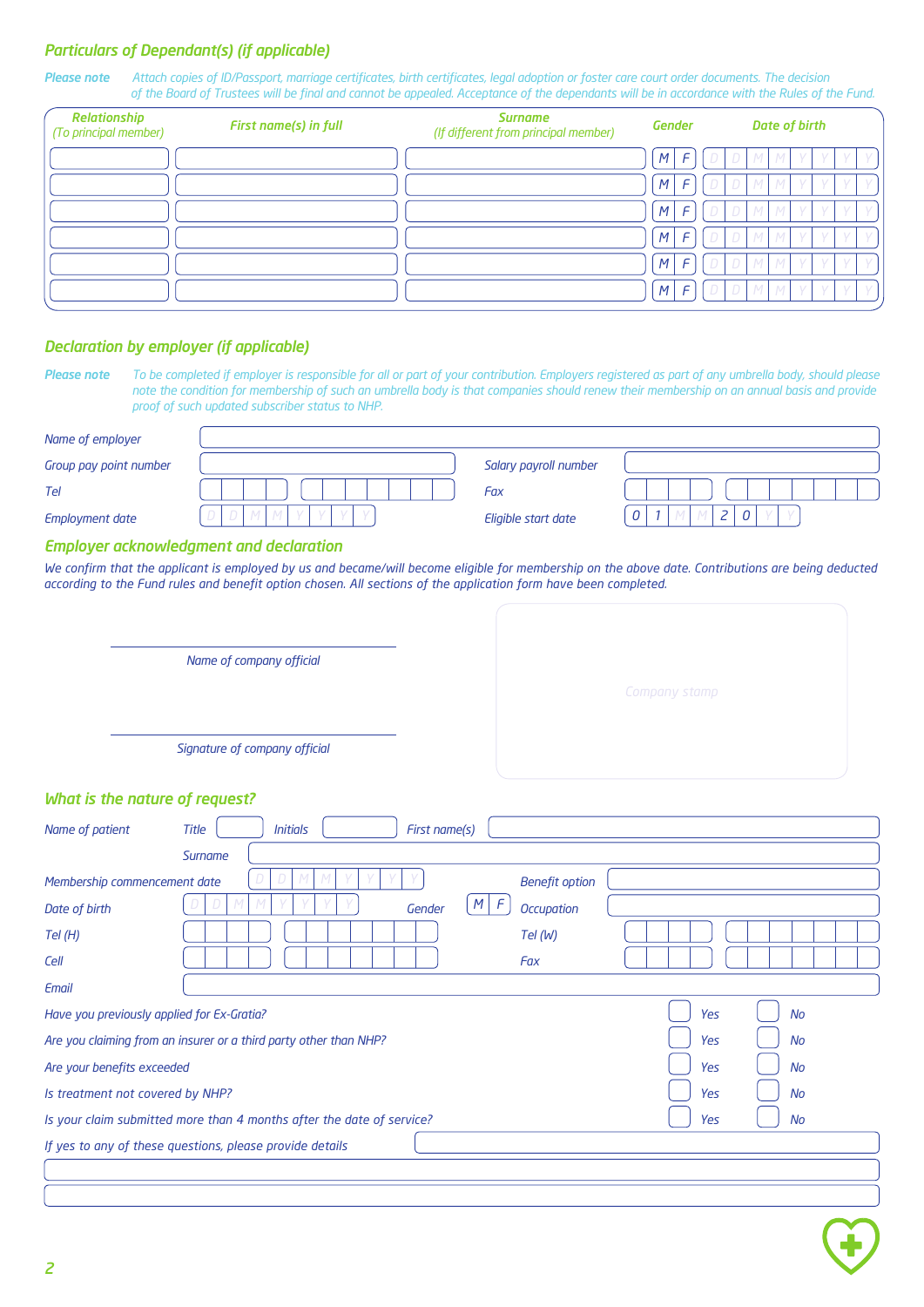## *Members' motivation for Ex-Gratia*

*Please note Please attach all documents relevant to the motivation of this application.*

## *Doctors' report (to be completed by doctor)*

#### *Diagnosis*

*Please note Please attach detailed motivation letter and where applicable photographs.*

*Medical history*

*Treatment and medication required*

*Please note Please attach detailed quotation.*

*Doctor acknowledgment and declaration*

|                 | <u>sector acunomicaquient and coulanted.</u>        |
|-----------------|-----------------------------------------------------|
| <b>Title</b>    | <b>Initials</b><br>First name(s)                    |
| Surname         |                                                     |
| Practice number |                                                     |
| Tel (W)         | Fax                                                 |
| Email           |                                                     |
|                 | How many months/years has he/she been your patient? |
|                 |                                                     |

I (the doctor), the doctor and the patient/family and that all the information contained in the declaration of health is a true reflection of the patient/family's health status based on the information disclosed to myself by the patient/family.

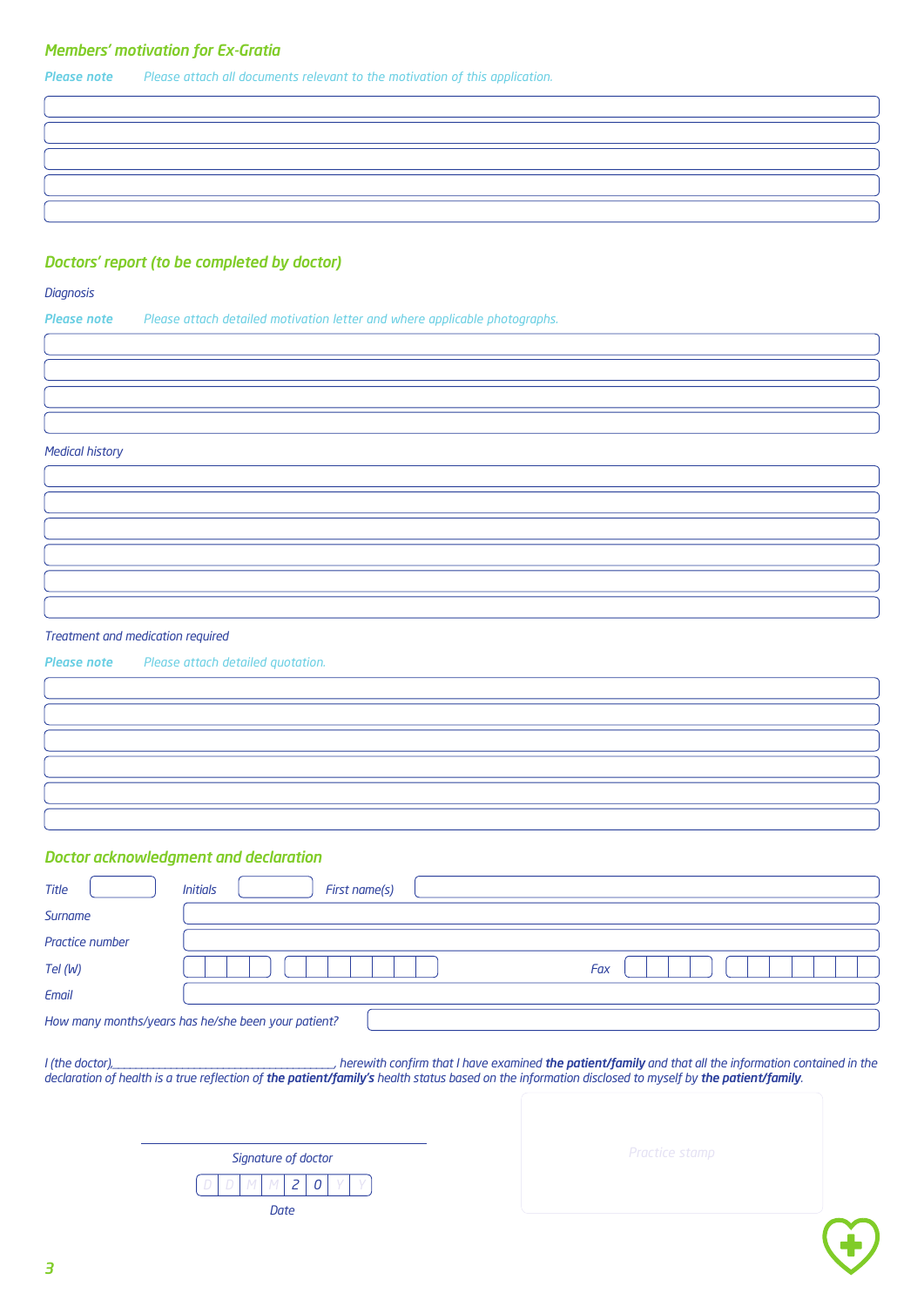# *Statement of income and expenditure (to be completed by member)*

|                         | <b>Member</b> | <b>Spouse/Partner</b> | <b>Total</b> |
|-------------------------|---------------|-----------------------|--------------|
| Monthly income (CTC)    | N\$           | N\$                   | N\$          |
| Net salary              | N\$           | N\$                   | N\$          |
| Net pension             | N\$           | N\$                   | N\$          |
| Other income            | N\$           | N\$                   | N\$          |
| <b>Total deductions</b> | N\$           | N\$                   | N\$          |
| Total net income        | N\$           | N\$                   | N\$          |

# *Monthly expenditure*

| <b>Fixed</b>                          |          | <b>Variable</b>                    |          |
|---------------------------------------|----------|------------------------------------|----------|
| PAYE                                  | $N\zeta$ | <b>Groceries and toiletries</b>    | $N\zeta$ |
| Pension contribution                  | $N\zeta$ | <b>Wages: Domestic</b>             | $N\zeta$ |
| Rent/Bond                             | N\$      | <b>Wages: Gardener</b>             | N\$      |
| Medical aid fund                      | $N\zeta$ | Water and electricity              | $N\zeta$ |
| Social security                       | $N\zeta$ | Rates and taxes                    | N\$      |
| Maintenance of ex-spouse              | N\$      | <b>Telephone: Home</b>             | N\$      |
| <b>Bank loans</b>                     | $N\zeta$ | Cell phone                         | N\$      |
| Staff                                 | N\$      | <b>Transport</b>                   | $N\zeta$ |
| Study                                 | $N\zeta$ | Clothing                           | $N\zeta$ |
| Hire purchases                        | $N\zeta$ | Entertainment                      | $N\zeta$ |
| <b>Insurance: Life</b>                | $N\zeta$ | <b>School: Fees</b>                | $N\zeta$ |
| <b>Insurance: Endowment</b>           | $N\zeta$ | <b>School: Transport</b>           | $N\zeta$ |
| Insurance: Retirement annuity         | $N\zeta$ | <b>School: Sport</b>               | $N\zeta$ |
| Other medical                         | N\$      | <b>School: Tuck</b>                | N\$      |
| Household                             | $N\zeta$ | <b>Other</b>                       | $N\zeta$ |
| Homeowner                             | N\$      | <b>Total variable expenses</b>     | N\$      |
| Car                                   | $N\zeta$ |                                    |          |
| Credit card payments                  | N\$      |                                    |          |
| <b>Total fixed expenses</b>           | $N\zeta$ |                                    |          |
| Monthly provision for annual payments |          | <b>Possible monthly payments</b>   |          |
| <b>TV</b> license                     | $N\zeta$ | Gifts                              | $N\zeta$ |
| Car license                           | $N\zeta$ | Newspaper                          | N\$      |
| Income tax                            | N\$      | Other                              | $N\zeta$ |
| <b>Other</b>                          | $N\zeta$ | <b>Total monthly possibilities</b> | N\$      |
| <b>Total monthly provision</b>        | N\$      |                                    |          |

# *Summary of income and expenditure*

| <b>Monthly income</b> |     | <b>Monthly expenditure</b>          |     |
|-----------------------|-----|-------------------------------------|-----|
| Net salary: Self      | N\$ | <b>Total: Fixed expenditure</b>     | N\$ |
| Net salary: Spouse    | NŚ  | Total: Variable expenditure         | N\$ |
| Other income          | N\$ | <b>Total: Monthly provisions</b>    | N\$ |
| <b>Total income</b>   | N\$ | <b>Total: Monthly possibilities</b> | N\$ |
| <b>Net monthly</b>    | N\$ | <b>Total: Expenditure</b>           | N\$ |
|                       |     |                                     |     |